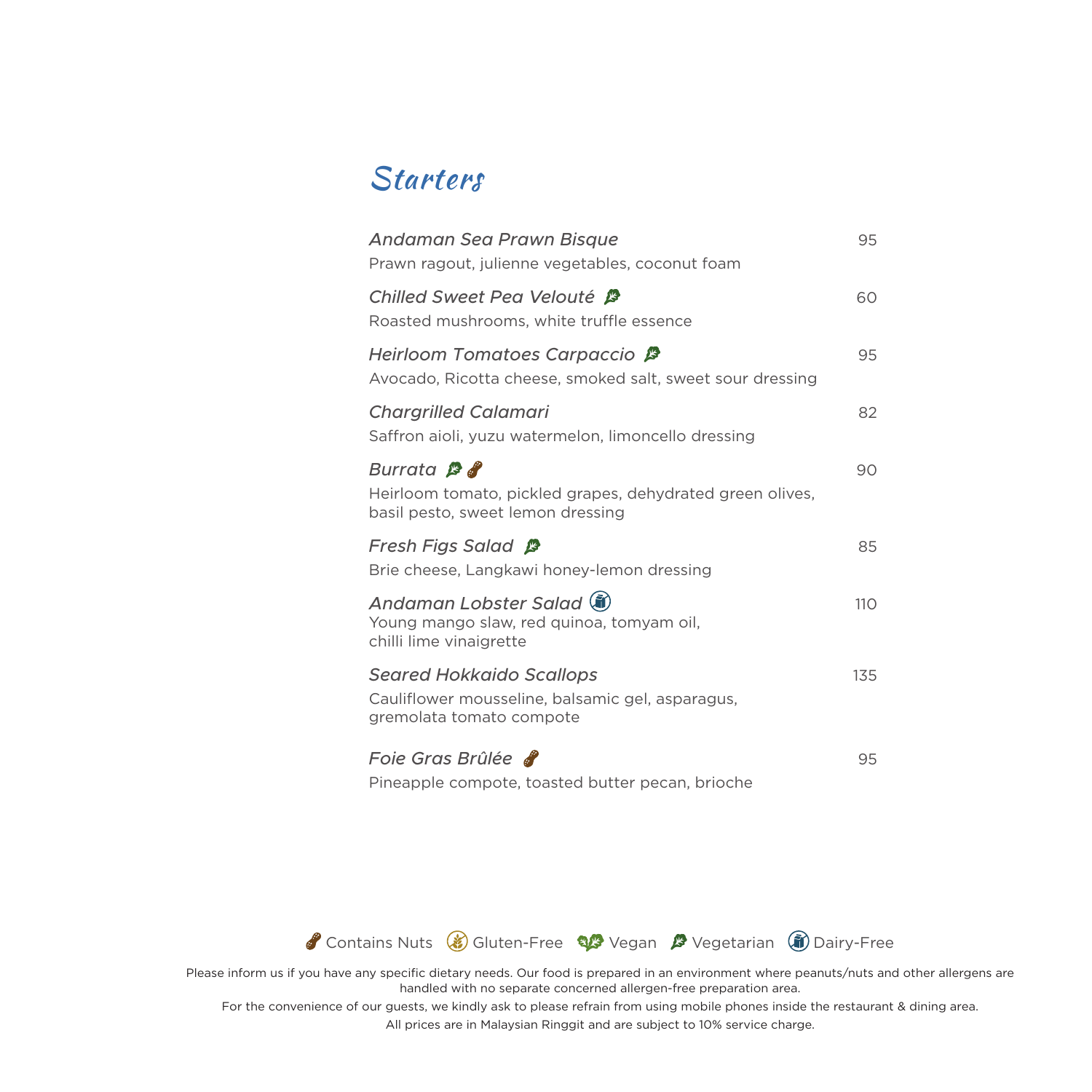# Raw and Cured

| Catch of The Day Crudo (ii) (8)<br>Local fresh market fish, burnt ruby grapefruit, shaved bottarga,<br>jalapeno, charred sweet corn, jicama, pickle cucumber | 90  |
|--------------------------------------------------------------------------------------------------------------------------------------------------------------|-----|
| Shucked Oyster (ii)<br>Asian mignonette, lemon                                                                                                               | 120 |
| Red Snapper Carpaccio (ii)<br>EV olive oil, fresh lemon, fennel fronds from The Garden, sea salt                                                             | 85  |
| <b>Steak Tartare</b><br>Hand-cut Black Angus beef tenderloin, soft poached quail egg<br>petite salad                                                         | 95  |
| Prawn Tataki (â)<br>Coriander, nashi pear, trout roe, coconut citrus chilli dressing                                                                         | 120 |
| Rice and Pasta                                                                                                                                               |     |
| Mushroom Risotto<br>Mixed mushrooms, mascarpone, black truffle butter<br>* Dairy-free risotto can be prepared upon request                                   | 82  |
| <b>Duck Confit</b><br>Garlic risotto, parmesan, black pepper thyme jus<br>* Dairy-free risotto can be prepared upon request                                  | 95  |
|                                                                                                                                                              |     |

*Braised Beef Cheek Angel Hair Pasta* 98 Garlic confit, young spinach, parmigiana crisp



Please inform us if you have any specific dietary needs. Our food is prepared in an environment where peanuts/nuts and other allergens are handled with no separate concerned allergen-free preparation area.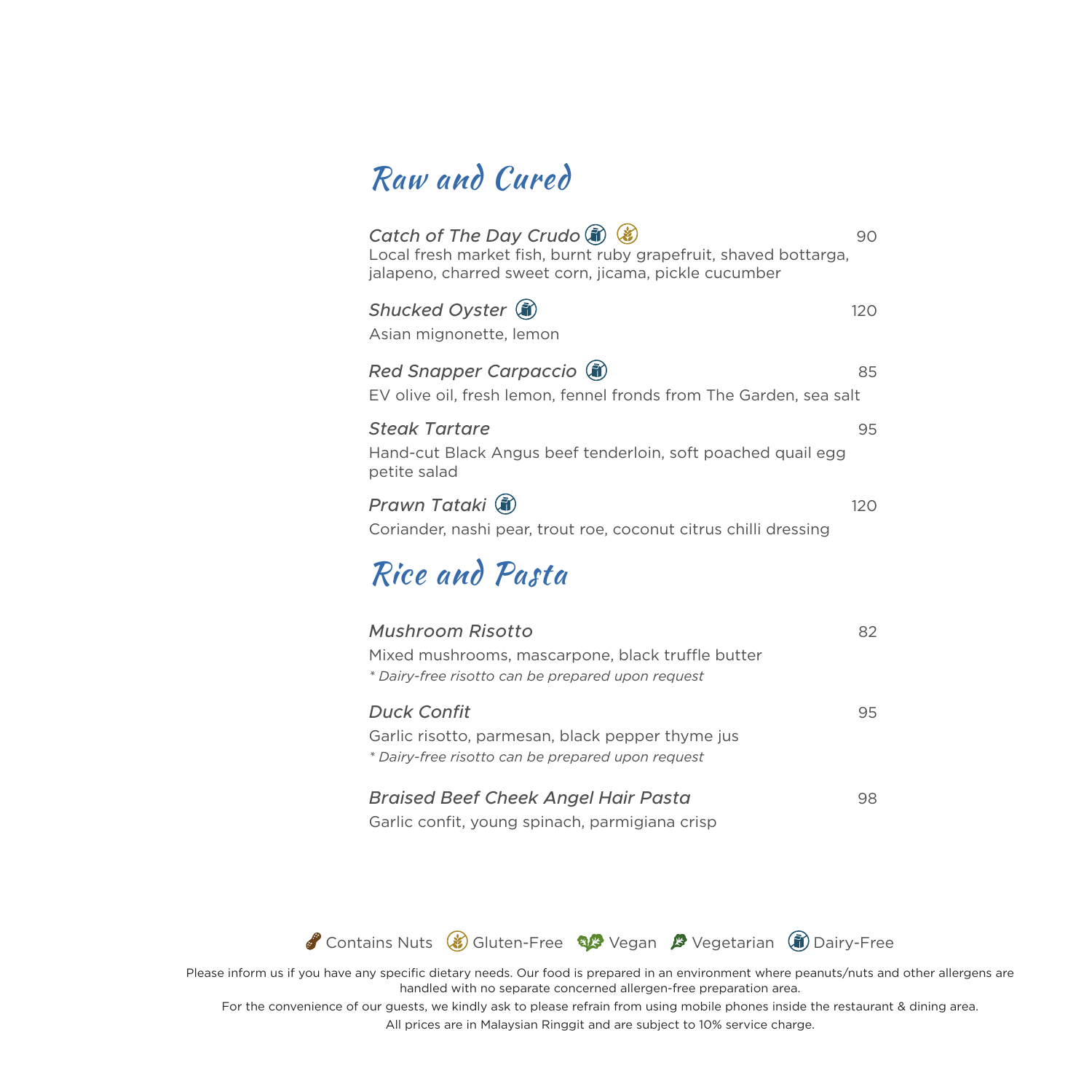# From the Grill

Chargrilled, rubbed with EV olive oil, sea salt and freshly ground Sarawak black pepper

### *Hand-Selected Fish*

Sourced locally whenever possible, served whole or filleted with grilled lemon

| Today's Andaman sea catch of the day (subject to availability) |                 | per 100 grams MP |
|----------------------------------------------------------------|-----------------|------------------|
| Whole grouper or snapper                                       | 400 - 550 grams | per 100 grams MP |
| Sea bass fillet cooked on the skin                             | 200 grams       | 175              |
| Butterflied Jumbo Tiger Prawns (3 pieces)                      | 220 - 250 grams | 195              |

### *Charred Prime Cut Meats and Poultry*

| Local organic farmed spatchcock chicken                                                                                                                                              | 400 - 500 grams | 148  |  |
|--------------------------------------------------------------------------------------------------------------------------------------------------------------------------------------|-----------------|------|--|
| Australian pasture-fed lamb rack (served pink)                                                                                                                                       |                 | 200  |  |
| Pan roasted organic duck breast with raspberry wasabi coulis                                                                                                                         |                 |      |  |
| <b>Black Angus sirloin steak</b>                                                                                                                                                     | 200 grams       | 210  |  |
| <b>Black Angus tenderloin steak</b>                                                                                                                                                  | 200 grams       | 225  |  |
| Premium Sher Wagyu sirloin steak marble score 6<br>* This beef does not benefit from cooking above medium rare                                                                       | 200 grams       | 255  |  |
| Angus 200 days grain fed Tomahawk<br>* Choice of 3 side dishes and 2 sauces<br>(Pre order is recommended, waiting time of minimum 25 mins)<br>*Surcharge applied for half/full board | 100 grams       | 125. |  |
| Add seared duck foie gras                                                                                                                                                            | 30 grams        | 36   |  |

# From the Tank

*Live Andaman lobster served in the shell* 600 - 800 grams per 100 grams MP *\*Surcharge applied for half/full board*



Please inform us if you have any specific dietary needs. Our food is prepared in an environment where peanuts/nuts and other allergens are handled with no separate concerned allergen-free preparation area.